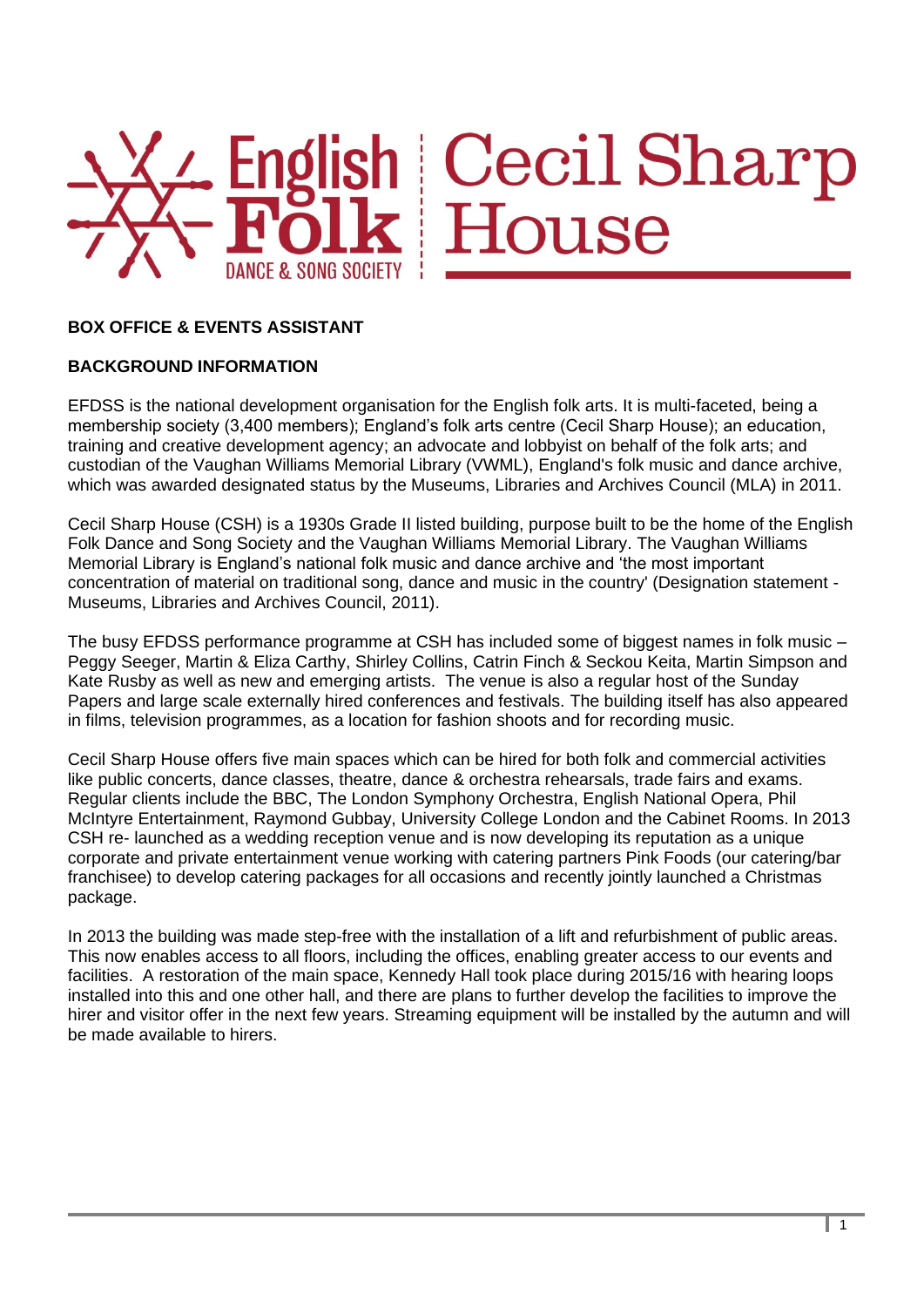The role of Box Office and Events Assistant will support the smooth running of all events at Cecil Sharp House and play a key role in venue operations.

### **JOB DESCRIPTION**

| <b>Job Title:</b>       | <b>Box Office &amp; Events Assistant (Casual)</b>        |
|-------------------------|----------------------------------------------------------|
| <b>Based at:</b>        | Cecil Sharp House, 2 Regent's Park Road, London, NW1 7AY |
| <b>Responsible to:</b>  | <b>Venue Operations Manager</b>                          |
| <b>Responsible for:</b> | N/A                                                      |

# **Summary Job Purpose:**

Assisting with the smooth running of all the sales activities using Spektrix ticketing software. Assisting the Duty Managers with the smooth running of all events at Cecil Sharp House, including weddings, birthday parties, concerts and family events.

#### **KEY RESPONSIBILITIES:**

#### **BOX OFFICE PROCEDURES**

- To be the first point of contact for visitors purchasing tickets at evening & weekend events at Cecil Sharp House.
- To welcome all visitors to Cecil Sharp House into the reception area, directing as appropriate into ticketing queues depending on what events are in the house.
- Administration of the box office system, using Spektrix ticketing software.
- Liaising with promoters on the evening of their event over tickets and guest lists.
- On the telephone and in person, to ensure a consistent level of service in a courteous manner and including monitoring and answering emails.
- When starting a shift, to ensure there is sufficient ticket stock in the printer and that the computer, printer and chip and pin pad are all working.
- To count the box office float and to inform the Venue Operations Manager of any discrepancy.
- To ensure the box office, display case and reception areas are tidy and well-presented throughout the shift.
- Ensure a smooth handover with the Box Office Administrator when starting a shift in order to offer first class service to visitors, external promoters and internal stakeholders.
- To actively sell tickets and merchandise pre-show if appropriate.
- To deal with any issues on the night to do with tickets, referring to the Duty Manager if needed.
- Complete end-of-shift financial reconciliations with a high level of accuracy and attention to detail.
- Be informed about the events and courses on sale and have a keen awareness of the EFDSS programme and other events & hires happening at Cecil Sharp House.
- Encouraging visitors to sign up to the EFDSS mailing list, to make donations and to gift aid donations where appropriate.

# **GENERAL EVENTS/FOH DUTIES:**

• To welcome, direct and help all visitors, especially first time and visitors with specific needs and to direct enquiries to the appropriate staff member when necessary.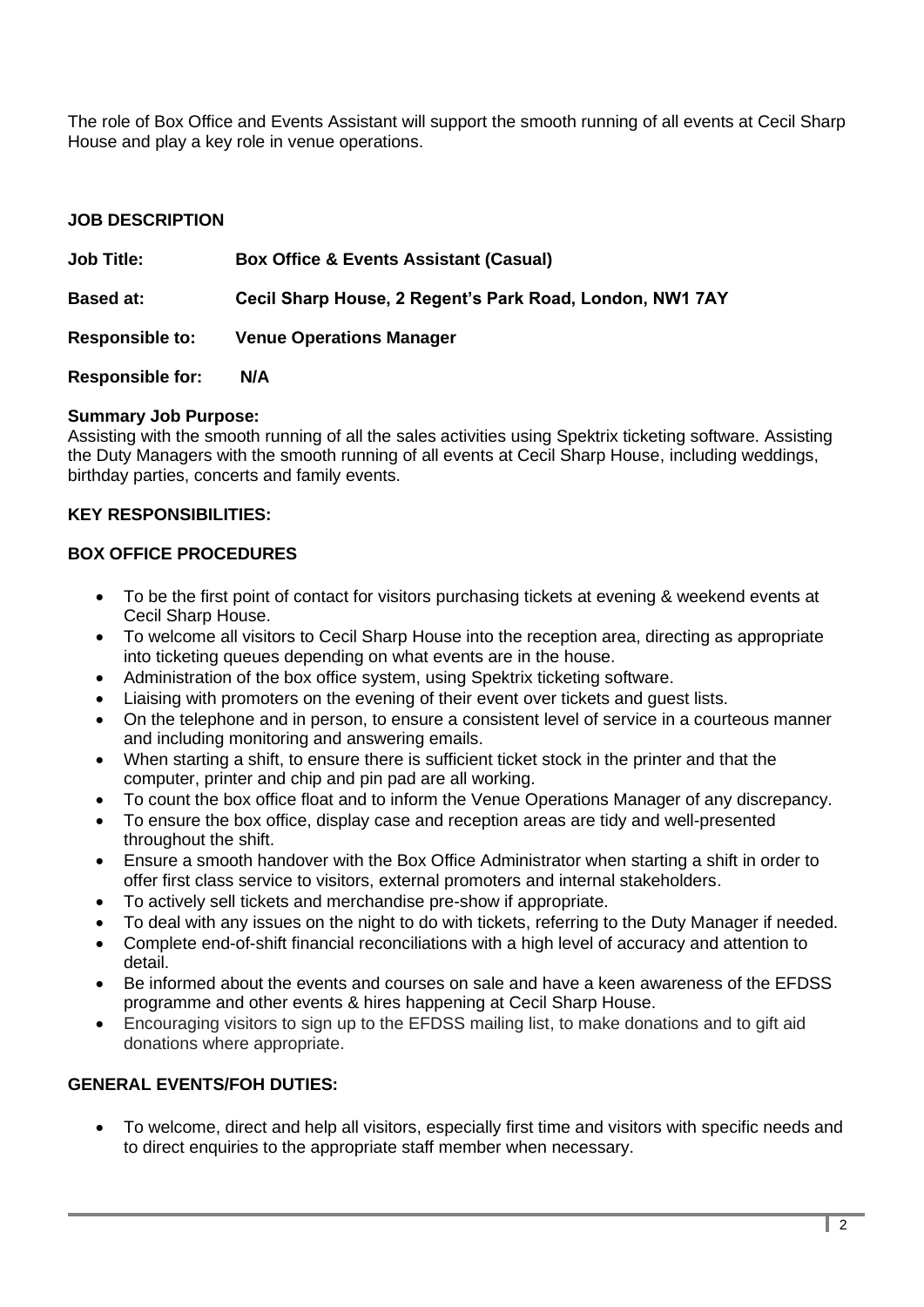- To assist Duty Managers, Technicians and other venue staff with set ups for events i.e lighting & technical equipment and chairs and tables laid out as required.
- To help ensure that all Health and Safety, Fire Safety requirements are maintained in Cecil Sharp House while you are on duty – this includes having a thorough awareness of all events and hires which are occurring throughout the building while you are on duty.
- To help keep all fire escape routes clear and free from obstructions
- To understand and be able to effectively carry out emergency procedures i.e. to raise the alarm in the event of fire, to safely evacuate the building.
- To be able to anticipate and respond to any last minute requests or changes to programme.
- To proactively help keep Cecil Sharp House clean and tidy at all times i.e. topping up toilet rolls if running low, tidying washroom facilities if messy, emptying bins, tidying garden and grounds etc.
- To report to the Duty Manager/Venue Operations Manager any issues while on shift, i.e. damage to facilities or rooms, accidents, near misses, incidents, complaints etc.
- To work as a team with all in the building to ensure a consistent visitor experience i.e. café & bar staff, cleaners etc.
- Cash handling duties relating to ticket sales, cloakroom, catering and merchandise as required.

#### **Other**

- Be an Ambassador for the Society.
- Carry out any other duties that may be reasonably requested.

# **PERSON SPECIFICATION**

#### **Essential:**

- Excellent customer service and communication skills on the phone, face to face, written communications (letters, emails etc)
- Cash handling experience
- Commitment to working to EFDSS's values and ethos.
- Good IT skills
- Interest in music and the arts
- Ability to work evenings and weekends

#### **Desirable:**

- Interest in folk arts.
- Box office experience, ideally in an arts venue

#### **Qualities:**

- Self motivation
- Ability to work as part of a team
- Flexibility and a positive attitude
- Resilience ability to cope well with change and challenge
- Ability to relate to, and communicate well with, children and adults of all ages and backgrounds

# **CONDITIONS OF EMPLOYMENT**

Salary: £9.99 per hour

Hours: 1-2 shifts per week on average, as arranged with the Venue Operations Manager. Typically an evening shift would start at 6.30pm and finish at 10 or 11pm. Probation:

# **HOW TO APPLY**